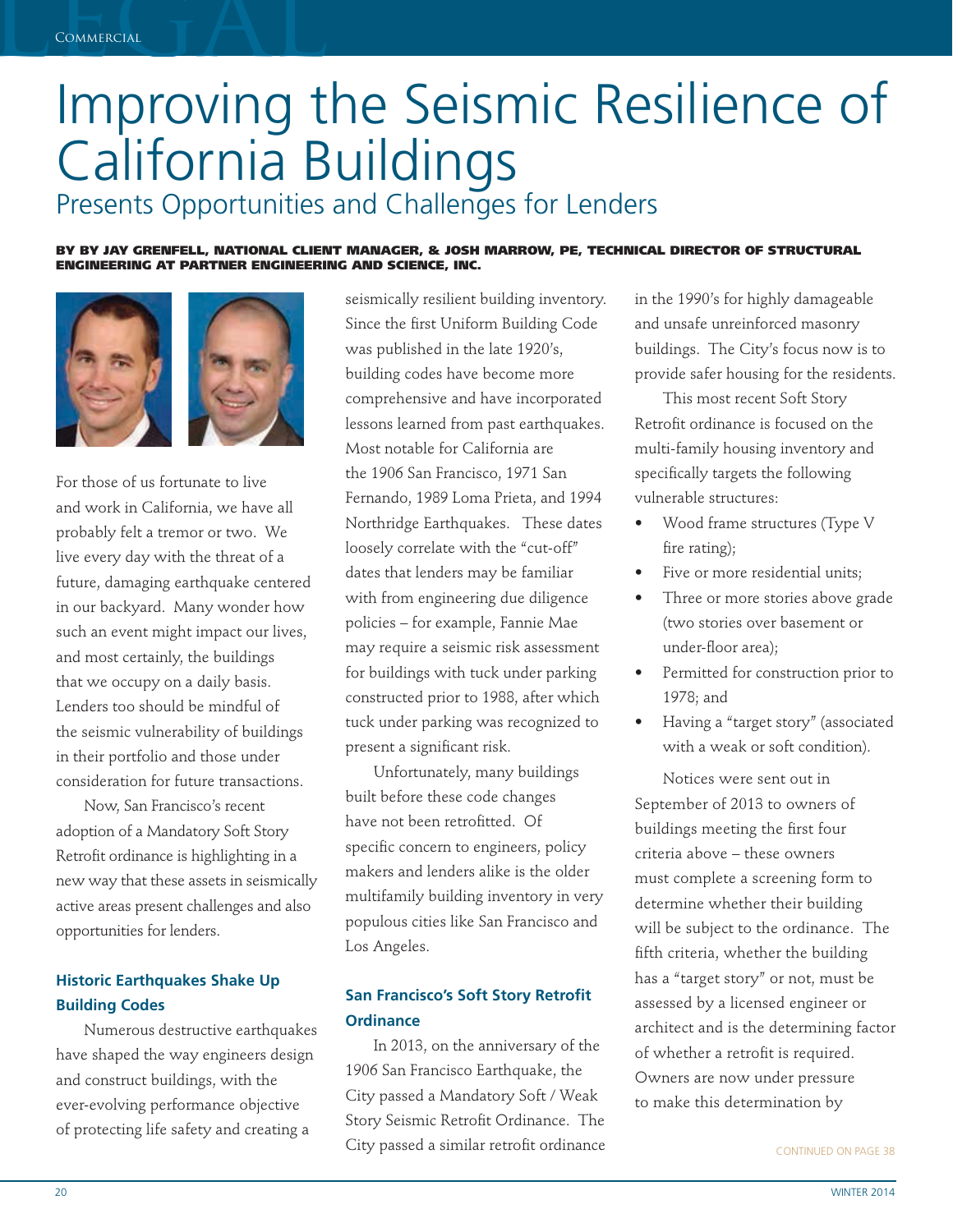#### SEISMIC RESILIENCE CONTINUED FROM PAGE 20

September 2014. Current estimates indicate that about 3,000 of the 6,000 noticed buildings may require some form of seismic retrofit.

#### **What Does San Francisco's Ordinance Mean for Lenders?**

Many of these building owners will be seeking financing for the construction of retrofits. Whether lenders have an existing loan on a noticed building, or if they are considering lending on a noticed building, a policy should be in place to manage this going forward.

It is noteworthy that prior financing and associated due diligence on a property may have not revealed a soft story condition. Many lenders do not have a seismic policy requiring a seismic risk assessment (known as a Probable Maximum Loss or "PML" report). For those that did require seismic risk assessment, all too often the assessment did not properly address building stability and the potential for localized collapse due to a soft story or other alarming seismic deficiency.

A lender with an existing note on a property on the City's soft story list may choose to assist the owner with retrofit financing, either through the issuance of a second loan or a refinance of the entire asset. However, the borrower may not have sufficient equity for a second. The expense of the retrofit may increase the risk of default and foreclosure.

For lenders who wish to place financing on a property that is on

the list but hasn't been retrofitted there are a number of approaches to consider. The loan can be funded with the stipulation that the borrower retrofit within a specified time frame, with funds for the retrofit held back and paid out through construction. Alternatively, the loan may be funded and require the borrower to obtain a second to pay for the retrofit. The more conservative approach would require the borrower to perform the retrofit before funding the loan and the proceeds of the loan wouldn't be used for the retrofit. In any case, earthquake insurance can be a shortterm mitigant until the retrofit is performed, but placing insurance on

CONTINUED ON PAGE 39

### Are you struggling with poor BPO quality?

Asset Valuation & Marketing has been providing high quality, dependable, responsive, scalable and fully customizable solutions for our customers since 1995.

The team at Asset Valuation & Our product list includes Residential & Commercial: Marketing truly is a world-class BPO/valuation services provider, yet has that 'you're the most important customer we have' attitude-regardless of the size of the customer... They have a great panel of vendors and they have the mentality that anything is possible. - Servicing Client

```
Call Us Today!
```
TRund@AssetVal.com

www.AssetVal.com

**Tami Rund** 970-256-6614

**Broker Price Opinions** Evaluations **Property Condition Reports Property Inspections Rental Data Reports Automated Valuation Models**